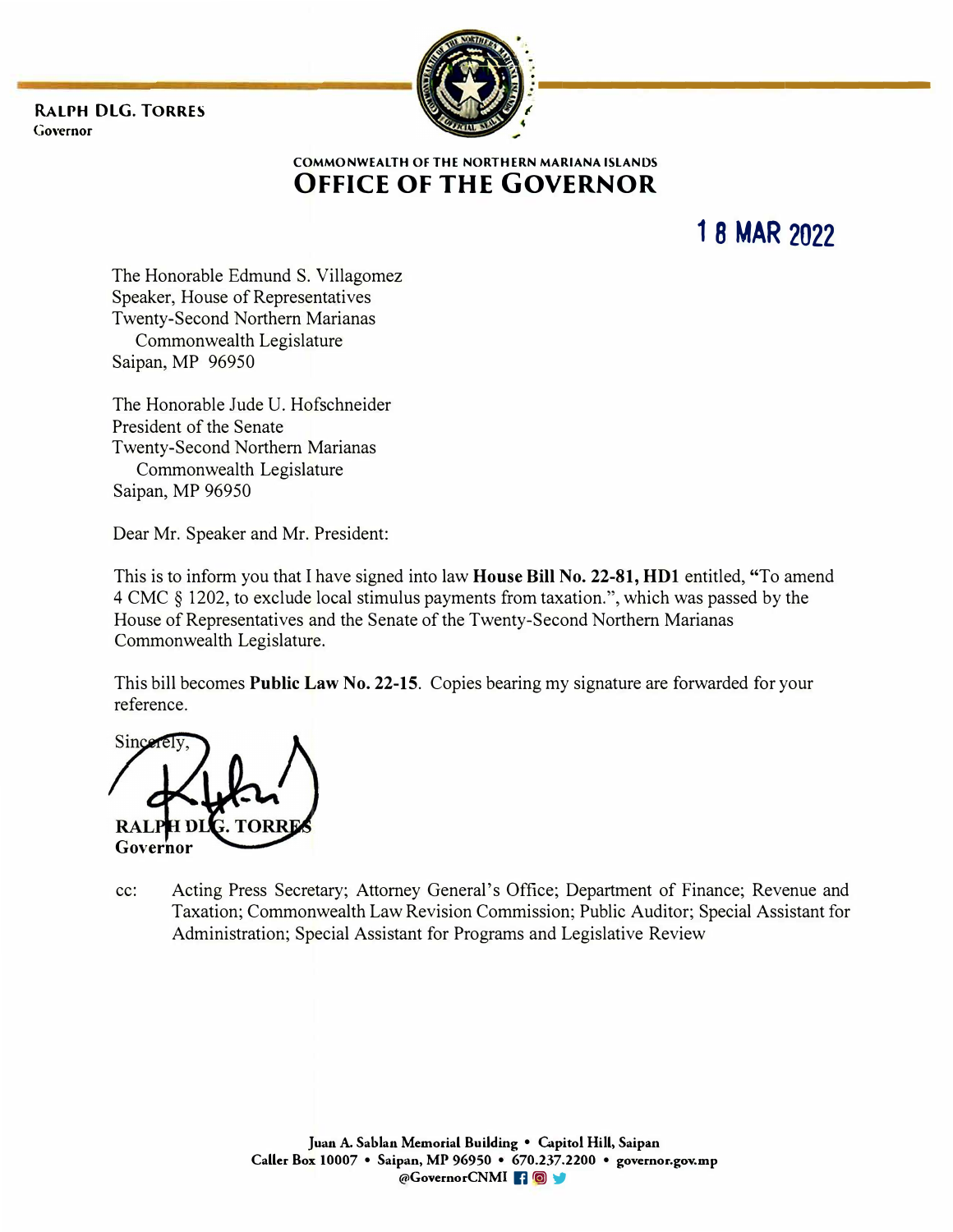

## *House of Representatives* Public Law No. 22-15

**NORTHERN MARIANAS COMMONWEALTH LEGISLATURE**  P.O. BOX 500586 SAIPAN, MP 96950

February 7, 2022

The Honorable Ralph DLG. Torres Governor Commonwealth of the Northern Mariana Islands Capitol Hill Saipan, MP 96950

Dear Governor Torres:

I have the honor of transmitting herewith for your action **H.B. No. 22-81, HDl,** entitled: "To amend 4 CMC § 1202, to exclude local stimulus payments from taxation.", which was passed by the House of Representatives and the Senate of the Twenty-Second Northern Marianas Commonwealth Legislature.

Sincerely yours,

Linda B. Muña<br>House Clerk

Attachment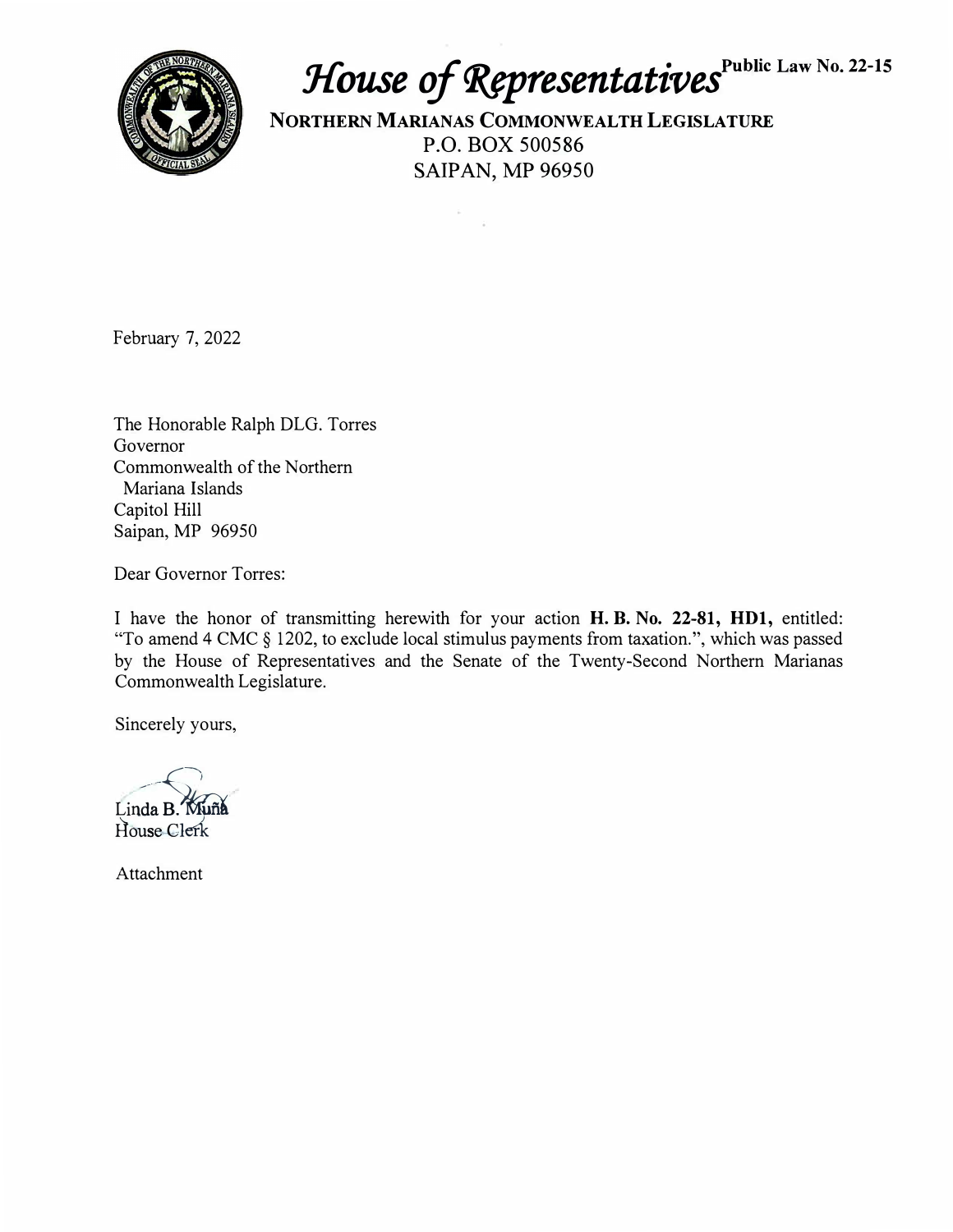## *Twenty-Second Le9islature*

*efthe* 

*Commonwea{tli of tlie :Northern :Mariana I sfantfs* 

## **IN THE HOUSE OF REPRESENTATIVES**

**SECOND REGULAR SESSION** 

**OCTOBER 1, 2021** 

**REPRESENTATIVE ANGEL A. DEMAPAN OF SAIPAN, PRECINCT 1** *(for himself,* Representative Roy C.A. Ada, Blas Jonathan "BJ" T. Attao, Joel C. Camacho, Joseph A. Flores, Joseph Leepan T. Guerrero, John Paul P. Sabia, Patrick H. San Nicolas, and Ralph N. Yumul,) in an open and public meeting with an opportunity for the public to comment, introduced the following Bill:

#### H. B. No. 22-81, HD1

#### **AN ACT**

**To AMEND 4 CMC § 1202, TO EXCLUDE LOCAL STIMULUS PAYMENTS FROM TAXATION.** 

The Bill was referred to the House Committee on Ways and Means, which submitted Standing Committee Report 22-81; adopted 12/20/2021.

**THE BILL WAS PASSED BY THE HOUSE OF REPRESENTATIVES ON FIRST AND FINAL READING, DECEMBER 20, 2021;** 

with amendments in the form of H. B. No. 22-81, HD1 and transmitted to **THE SENATE.** 

The Bill was referred to the Senate Committee on Fiscal Affairs. THE BILL WAS PASSED BY THE SENATE ON FEBRUARY 3, 2022, FIRST AND FINAL READING; *without amendments* and returned to **THE HOUSE OF REPRESENTATIVES.** 

**THE BILL WAS FINALLY PASSED ON DECEMBER 20, 2021.** 

Lindà B. Muña. House Clerk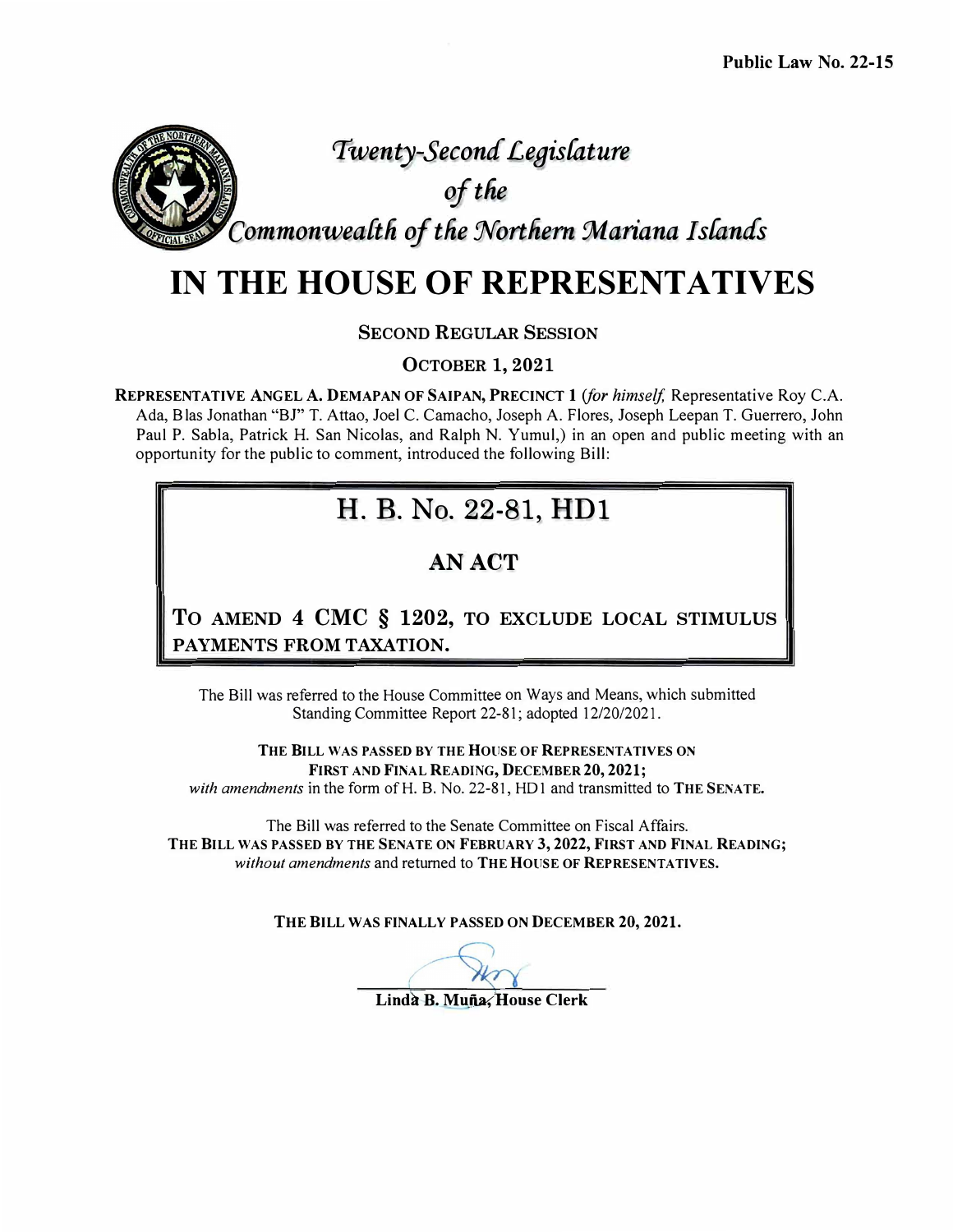

2

1

3

4

5

6

7

8

9

**Twenty-Second Legislature** *aftlie CommonweaCtli of the Northern :Mariana I stands* 

## **IN THE HOUSE OF REPRESENTATIVES**

**SIXTH DAY, SECOND REGULAR SESSION DECEMBER 20, 2021** 

## **H.B. No. 22-81, HDl**

## **AN ACT**

**To AMEND 4 CMC § 1202, TO EXCLUDE LOCAL STIMULUS PAYMENTS FROM TAXATION.** 

#### **BE IT ENACTED BY THE TWENTY-SECOND NORTHERN MARIANAS COMMONWEALTH LEGISLATURE:**

**SECTION 1. FINDINGS AND PURPOSES.** 

The Legislature finds that the Governor established the 2021 ARPA Local Stimulus Plan (the "Stimulus Plan"), which provides for payments in the amount of \$500 for each eligible individual and \$500 for each dependent of an eligible individual. The purpose of the Stimulus Plan was to provide assistance to households impacted by the negative economic effects of the COVID-19 pandemic.

The Legislature finds that payments under the Stimulus Plan would be subject to the earnings tax unless applicable law is amended to specifically exclude these payments. The Legislature finds that taxing these payments is inconsistent with the underlying purpose of the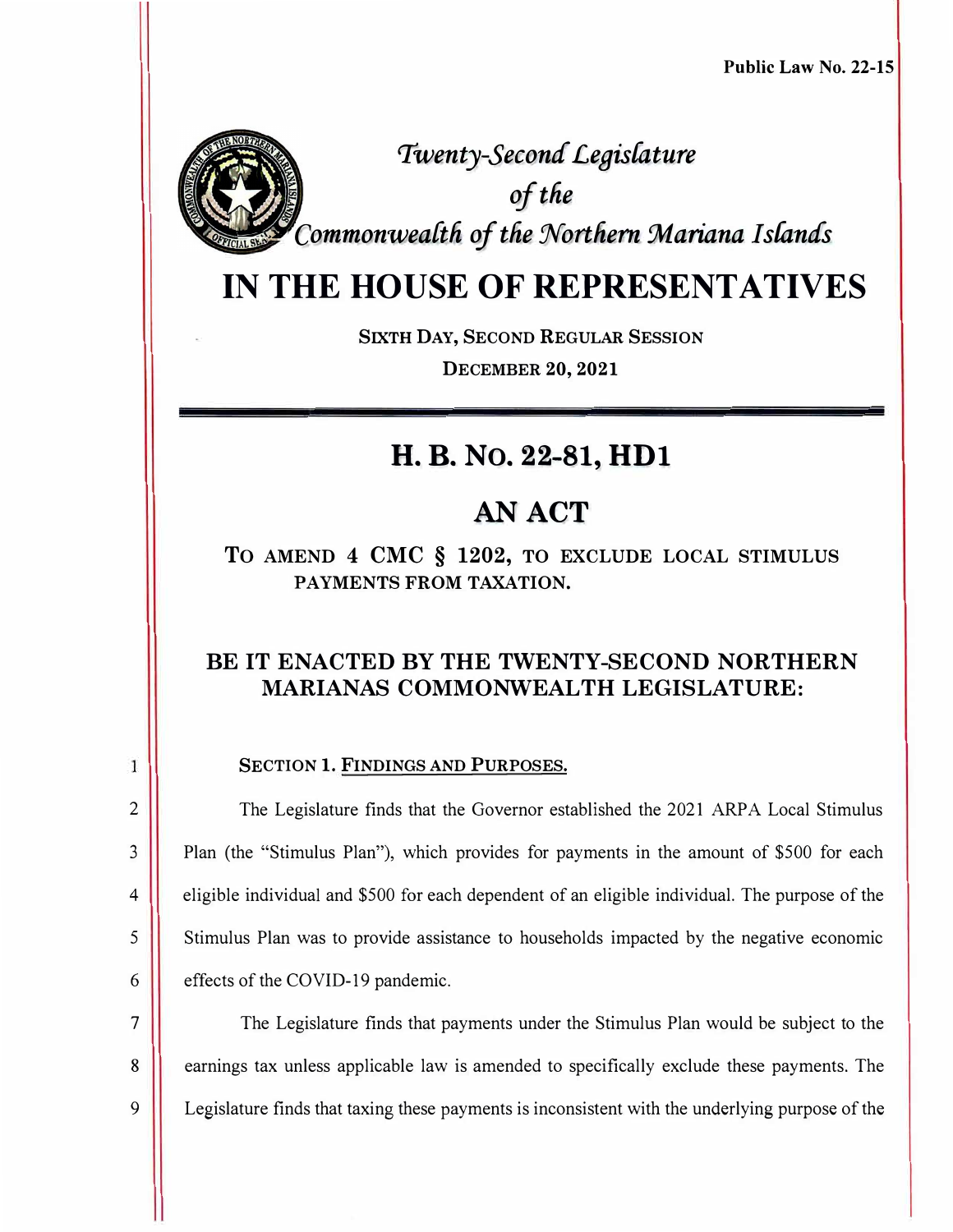#### **HOUSE BILL 22-81, HDl**

| 1              | Stimulus Plan and would only create yet another burden on recipients. Therefore, it is the intent |
|----------------|---------------------------------------------------------------------------------------------------|
| $\overline{2}$ | of the Legislature to exclude from earnings tax, the stimulus payments received from the          |
| 3              | Commonwealth pursuant to the 2021 ARPA Local Stimulus Plan.                                       |
| $\overline{4}$ | SECTION 2. AMENDMENT.                                                                             |
| 5              | 4 CMC § 1202 is hereby amended to read as follows:                                                |
| 6              | "(a) There is imposed on every person a yearly tax on such person's total                         |
| $\overline{7}$ | earnings.                                                                                         |
| 8              | (b) For purposes of this chapter, "earnings" shall mean:                                          |
| 9              | (1) A gain as determined under NMTIT Section 1001 received from the                               |
| 10             | sale of personal property, tangible or intangible, by a resident that was not in                  |
| 11             | the course of carrying on a business.                                                             |
| 12             | (2) One half of the gain as determined under NMTIT Section 1001                                   |
| 13             | received from the sale of real property located in the Commonwealth that was                      |
| 14             | not in the course of carrying on a business. Provided, however, that the sale of                  |
| 15             | private real property to the Commonwealth government for a public purpose                         |
| 16             | shall not be deemed a sale of real property for the purposes of this subsection.                  |
| 17             | (3) One half of the net income received from leasing of real property                             |
| 18             | located in the Commonwealth, including the assignment of any lease that was                       |
| 19             | not in the course of carrying on a business. For purposes of this subsection, "net                |
| 20             | income from leasing real property including the assignment of any lease,"                         |
| 21             | means the income less expenses from the rental of real property as determined                     |
| 22             | under the NMTIT.                                                                                  |
|                |                                                                                                   |

2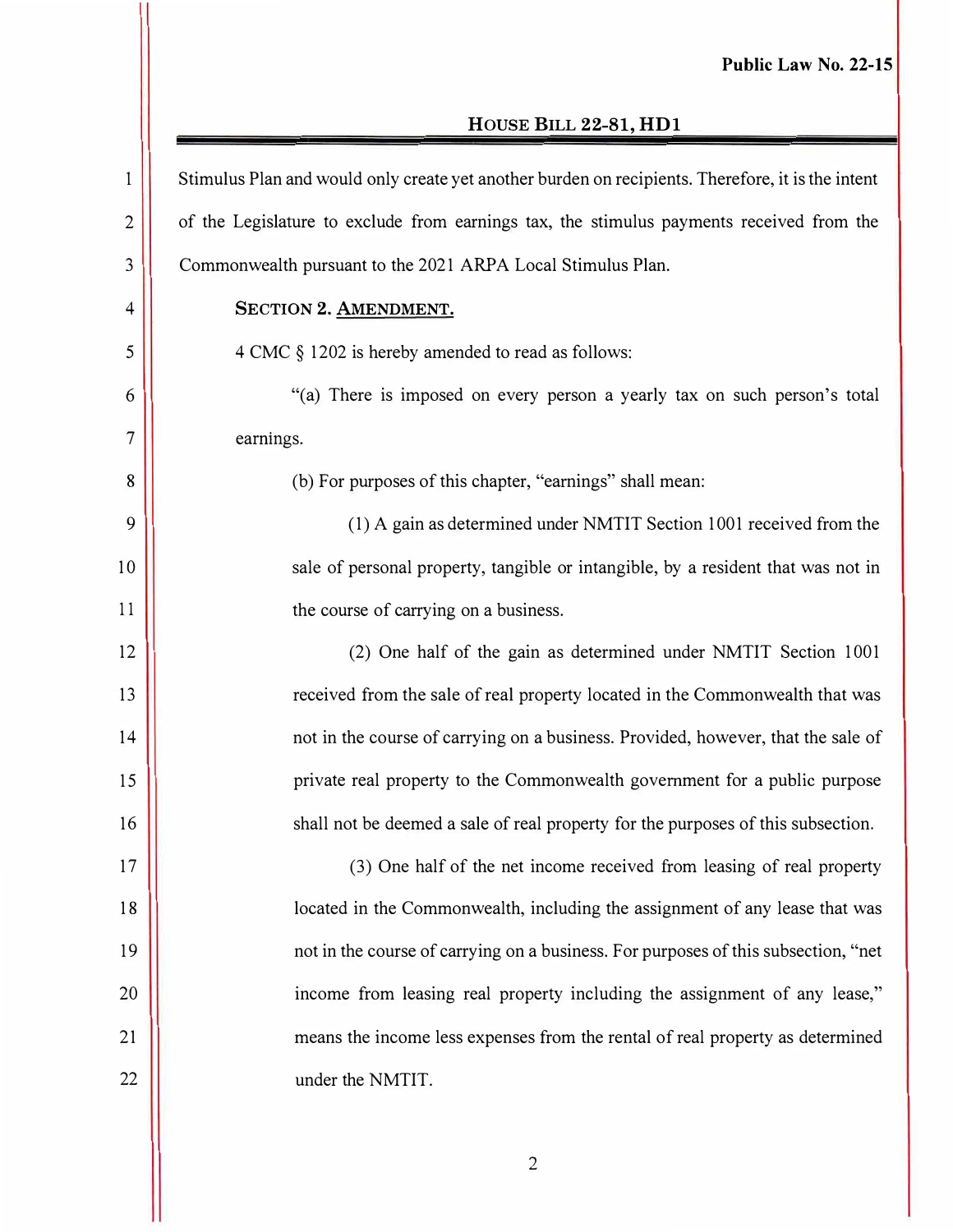#### **HOUSE BILL 22-81, HDl**

| $\mathbf{1}$             | (4) [Repealed.]                                                                |
|--------------------------|--------------------------------------------------------------------------------|
| $\overline{2}$           | (5) Gross winnings received from any gaming, lottery, raffle or other          |
| 3                        | gambling activity in the Commonwealth.                                         |
| $\overline{4}$           | (6) All other types of income that a resident individual must report in        |
| 5                        | determining his NMTIT, except:                                                 |
| 6                        | (i) Payments received by an employee or his beneficiary from a                 |
| $\overline{\mathcal{L}}$ | retirement plan, including the Commonwealth retirement plan, or as             |
| 8                        | unemployment compensation. For purposes of this subsection, the term           |
| 9                        | "retirement plan," other than the Commonwealth retirement plan means           |
| 10                       | a plan that qualifies under Subchapter D, Subtitle A of the NMTIT.             |
| 11                       | (ii) Amounts received as alimony or separate maintenance                       |
| 12                       | payments as defined under Section 71 of NMTIT.                                 |
| 13                       | Unemployment<br>defined<br>(iii)<br>compensation<br>under<br>as                |
| 14                       | Section 85 of NMTIT.                                                           |
| 15                       | Social<br>security<br>benefits<br>defined<br>(iv)<br>under<br>as               |
| 16                       | Section 86 of NMTIT.                                                           |
| 17                       | (v) Distributive shares of partnerships and S corporations to                  |
| 18                       | respective partners and shareholders.                                          |
| 19                       | In addition to the items included within subsections $(i)-(v)$ of this         |
| 20                       | subsection, the secretary by ruling or regulation may exempt other income when |
| 21                       | the secretary determines that imposing the earnings tax would result in        |
| 22                       | excessive taxation.                                                            |
|                          |                                                                                |

3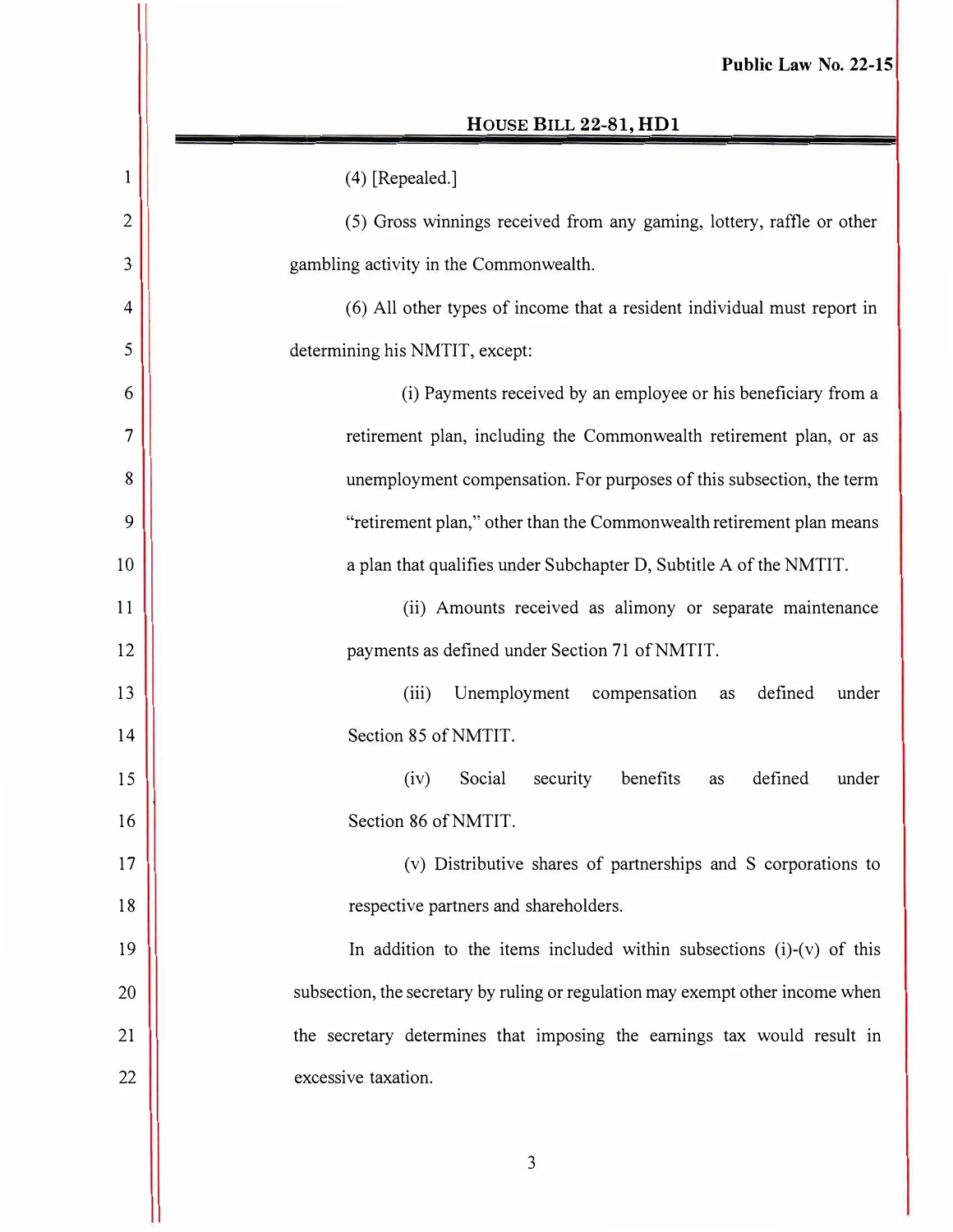#### **HOUSE BILL 22-81, HDl**

| 1              | (c) The tax imposed under this section shall not apply to earnings from                           |
|----------------|---------------------------------------------------------------------------------------------------|
| $\overline{2}$ | a de minimis transaction. The secretary shall prescribe regulations to determine                  |
| 3              | whether a transaction is de minimis.                                                              |
| 4              | (d) In determining the total earnings, a person shall not reduce any earnings by                  |
| 5              | any loss.                                                                                         |
| 6              | (e) Stimulus payments received from the Commonwealth pursuant to the 2021                         |
| 7              | ARPA Local Stimulus Plan are not subject to the tax imposed under this section."                  |
| 8              | SECTION 3. SEVERABILITY.                                                                          |
| 9              | If any provisions of this Act or the application of any such provision to any person or           |
| 10             | circumstance should be held invalid by a court of competent jurisdiction, the remainder of this   |
| 11             | Act or the application of its provisions to persons or circumstances other than those to which    |
| 12             | it is held invalid shall not be affected thereby.                                                 |
| 13             | SECTION 4. SAVINGS CLAUSE.                                                                        |
| 14             | This Act and any repealer contained herein shall not be construed as affecting any                |
| 15             | existing right acquired under contract or acquired under statutes repealed or under any rule,     |
| 16             | regulation, or order adopted under the statutes. Repealers contained in this Act shall not affect |
| 17             | any proceeding instituted under or pursuant to prior law. The enactment of the Act shall not      |
| 18             | have the effect of terminating, or in any way modifying, any liability, civil or criminal, which  |
| 19             | shall already be in existence on the date this Act becomes effective.                             |
|                |                                                                                                   |